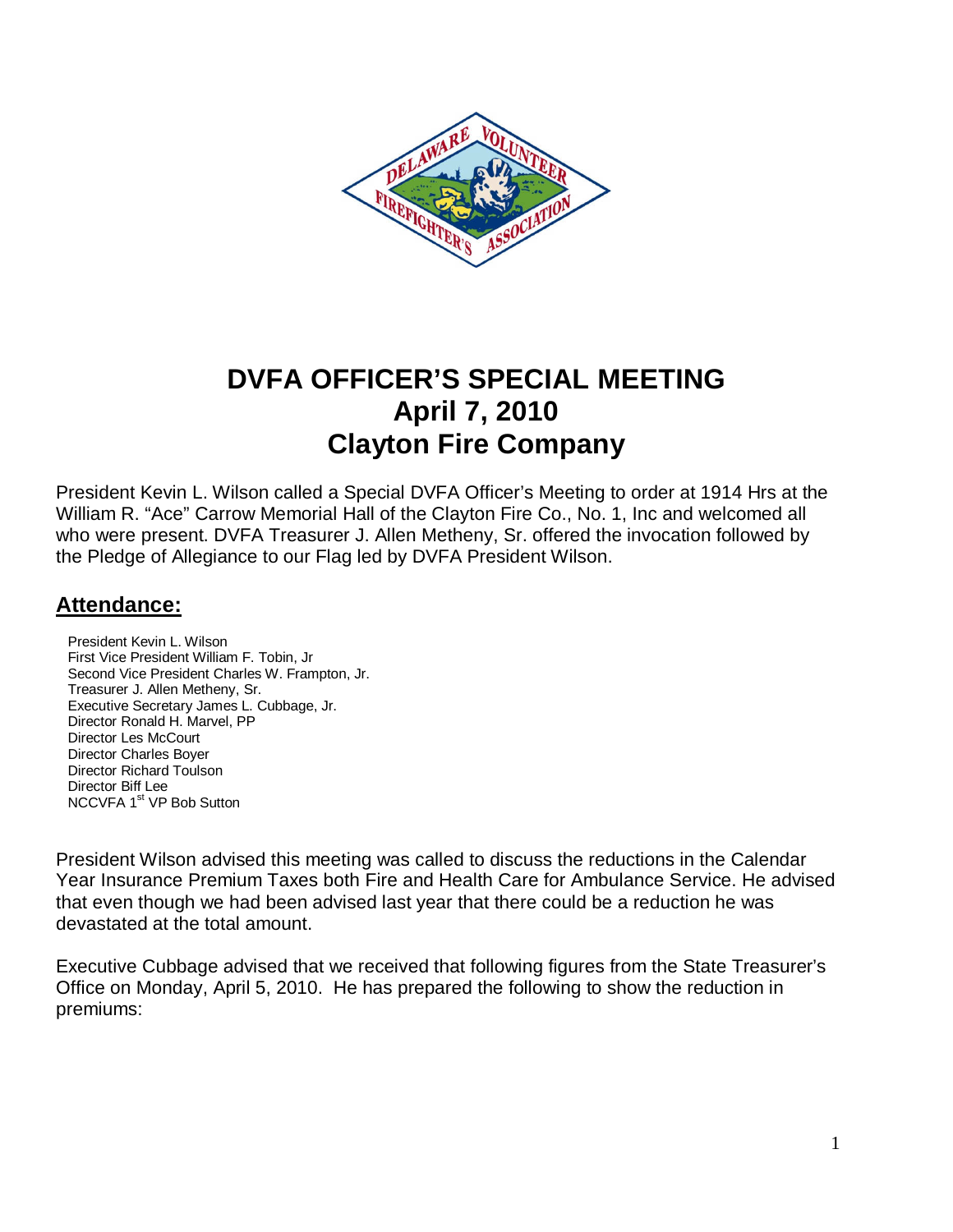### *Fire Company Insurance Premiums Calendar Year 2009 Distributions*

| <b>WILMINGTON</b><br>(Pension Fund)                                            | 3,788,095.49            | <b>Increase</b> | 16,546.00                    | 0.44%      |
|--------------------------------------------------------------------------------|-------------------------|-----------------|------------------------------|------------|
| <b>New Castle</b><br>(Per Company)                                             | 418,311.68              | <b>Decrease</b> | 39, 893.68                   | $-9.54%$   |
| Kent<br>(Per Company)                                                          | 204,536.65              | <b>Decrease</b> | 10,223.71                    | $-5.00\%$  |
| <b>Sussex</b><br>(Per Company)                                                 | 259,762.33              | <b>Decrease</b> | 3,070.15                     | $-1.18%$   |
| <b>Ambulance Insurance Premiums</b><br><b>Calendar Year 2009 Distributions</b> |                         |                 |                              |            |
| <b>Statewide</b><br>(Per Company)                                              | 41,450.77 Decrease      |                 | 13,157.37                    | $-24.09\%$ |
| *********************************                                              |                         |                 |                              |            |
| <b>New Castle</b>                                                              | 1,114,073.30 Total Loss |                 | Loss per company $53,051.11$ |            |
| Kent                                                                           | 420,859.44 Total Loss   |                 | Loss per company 23,381.08   |            |
| <b>Sussex</b>                                                                  | 340,777.92 Total Loss   |                 | Loss per company $16,227.52$ |            |

**\*\*\*\*\*\*\*\*\*\*\*\*\*\*\*\*\*\*\*\*\*\*\*\*\*\*\*\*\*\*\*\*\*\*** 

# **Total Statewide Loss \$1,875,710.60**

Many issues and possible solutions were discussed by the DVFA Officers, after a lengthy discussion the following Action Plan was approved.

### *Insurance Premium Action Plan*

• **Establish a meeting with Governor Markell & Lt. Governor Denn to discuss the reduction of Premium Taxes and possible supplemental funding**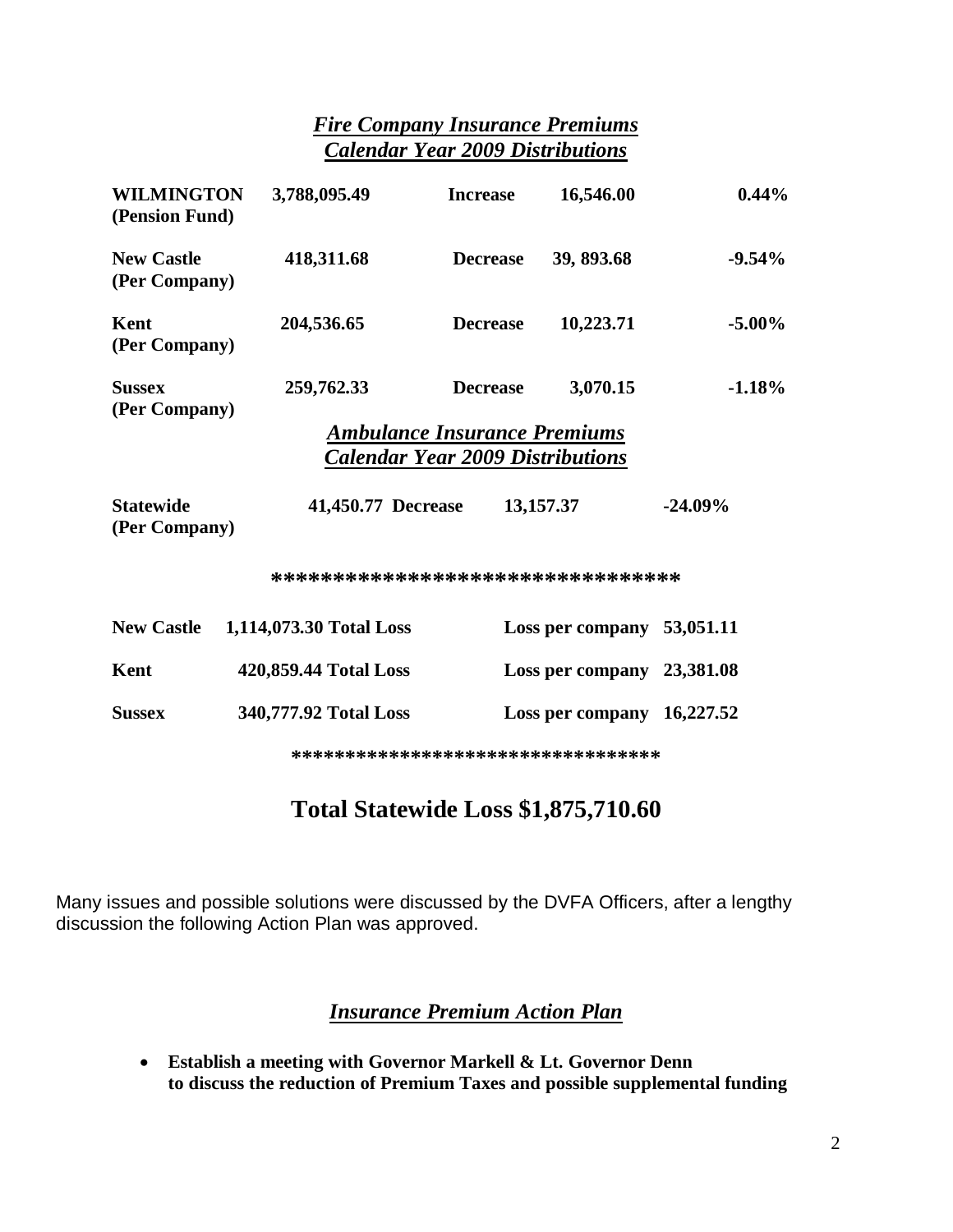- **Letter to Insurance Commissioner Stewart concerning our extreme displeasure and lack of confidence in not being notified of the Insurance Premiums prior to distribution as was agreed with her in our previous meeting on July 8, 2009**
- **Set up a meeting with Insurance Commissioner Stewart & her staff to discuss the status of the Audits of the selected Insurance Companies and an explanation of what trends caused the reduction of premiums**
- **Letter to the State/County Fire Services Affairs Committee advising of the issue and requesting a meeting to discuss possible funding solutions**
- **Set up a meeting with State Auditor Wagner to review and assist in his Annual Report on the cost to replace the Volunteer Fire & Ambulance Service in Delaware. Cost estimate in 2009 was \$205,289,575**
- **Continue an aggressive DVFA Governmental Affairs Comm. campaign to meet with the Legislators and share the power point presentation & educate them in regards to our financial concerns**
- **Imperative to have the DVFA Governmental Affairs Comm. coordinate trips to Leg Hall from member companies to visit with their Legislators from April 20th till June 30th .**
- **Aggressively continue to work with the Governor & Legislature to explore dedicated funding sources for the Fire Service, not just a supplemental appropriation, but a long term dedicated source of funds.**
- **Look at re-establishing a Task Force to explore the rising cost of providing EMS Service including the fire service, county and state elected officials, and other interested parties**

### **CLOSING COMMENTS:**

President Wilson thanked everyone for their attendance on short notice and requested that all of the Officers help share the Action Plan to the members of the Delaware Fire Service.

**ADJOURNMENT:** With no further business to claim the attention of the officers:

## **Motion by Director Toulson, seconded by Director Boyer that we adjourn. Motion Carried.**